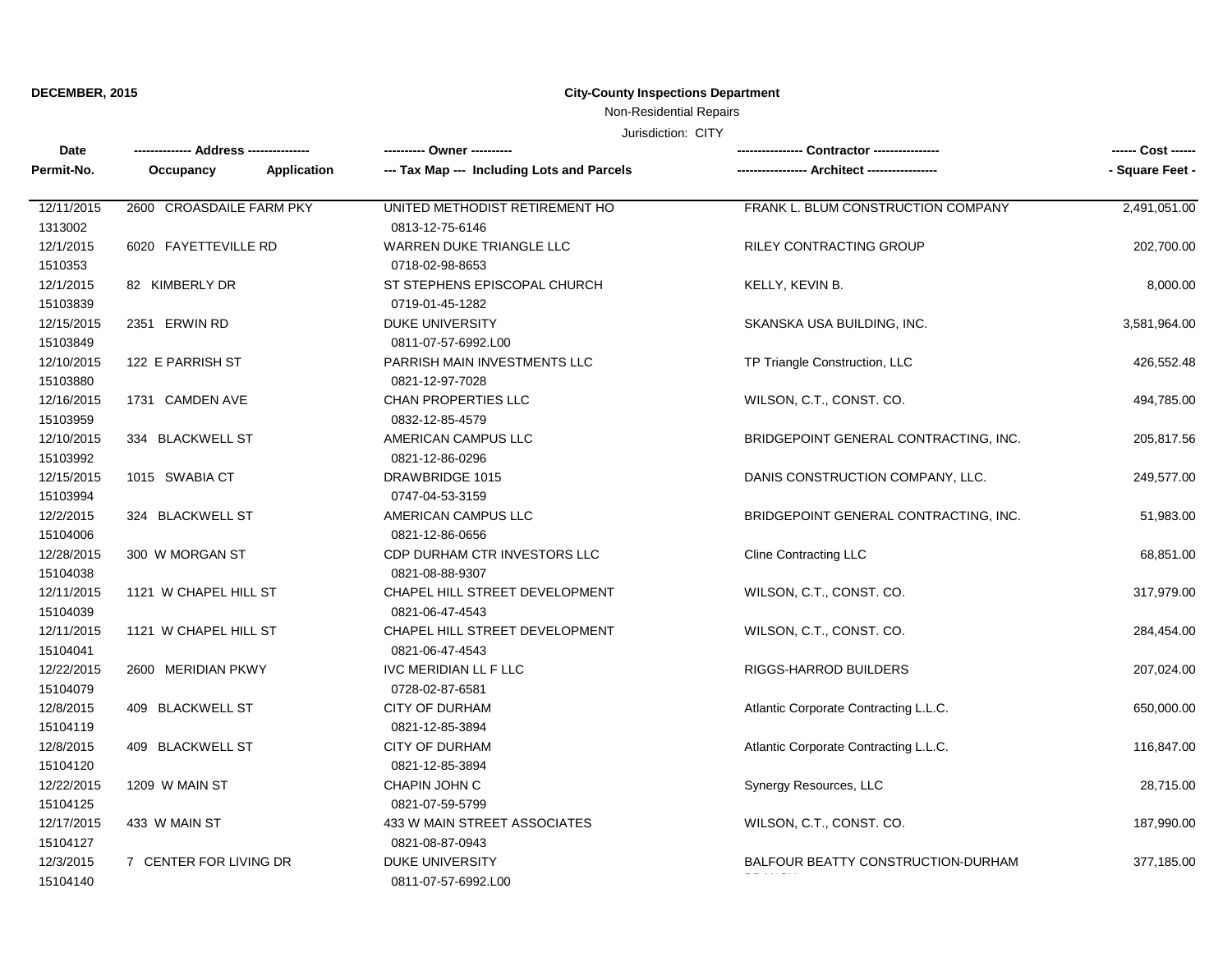### **DECEMBER, 2015 City-County Inspections Department**

### Non-Residential Repairs

Jurisdiction: CITY

| Date                  |                       |                                                           |                                       |                 |
|-----------------------|-----------------------|-----------------------------------------------------------|---------------------------------------|-----------------|
| Permit-No.            | Occupancy             | Application<br>--- Tax Map --- Including Lots and Parcels |                                       | - Square Feet - |
| 12/22/2015            | 3643 N ROXBORO ST     | <b>COUNTY OF DURHAM</b>                                   | WILSON, C.T., CONST. CO.              | 1,194,322.00    |
| 15104143              |                       | 0823-17-82-9096                                           |                                       |                 |
| 12/10/2015            | 1835 BYNUM ST         | <b>DUKE UNIVERSITY</b>                                    | SKANSKA USA BUILDING, INC.            | 10,500.00       |
| 15104153              |                       | 0821-05-19-0952                                           |                                       |                 |
| 12/3/2015             | 409 BLACKWELL ST      | <b>CITY OF DURHAM</b>                                     | Atlantic Corporate Contracting L.L.C. | 10,000.00       |
| 15104156              |                       | 0821-12-85-3894                                           |                                       |                 |
| 12/3/2015<br>15104157 | 409 BLACKWELL ST      | <b>CITY OF DURHAM</b><br>0821-12-85-3894                  | Atlantic Corporate Contracting L.L.C. | 10,000.00       |
| 12/11/2015            | 635 DAVIS DR          | <b>LCFRE DURHAM KEYSTONE</b>                              | MLG CONSTRUCTION CONSULTANTS LLC      | 76,600.00       |
| 15104198              |                       | 0747-03-11-2078                                           |                                       |                 |
| 12/3/2015             | 1968 IVY CREEK BLVD   | <b>CORIUM LLC</b>                                         | MCDONALD-YORK CONSTRUCTION            | 95,000.00       |
| 15104220              |                       | 0810-13-04-9072                                           |                                       |                 |
| 12/3/2015             | 4605 UNIVERSITY PL    | <b>CORIUM LLC</b>                                         | MCDONALD-YORK CONSTRUCTION            | 75,000.00       |
| 15104221              |                       | 0810-17-02-2730                                           |                                       |                 |
| 12/9/2015             | 4505 EMPEROR BLVD     | NOTTINGHAM HALL IC LLC                                    | VISION CONTRACTORS, INC.              | 164,925.00      |
| 15104256              |                       | 0747-04-73-1581                                           |                                       |                 |
| 12/9/2015             | 4117 EMPEROR BLVD     | <b>GLAXOSMITHKLINE</b>                                    | BE & K BUILDING GROUP LLC.            | 500.00          |
| 15104290              |                       | 0747-03-43-5286                                           |                                       |                 |
| 12/31/2015            | 110 E PARRISH ST      | TOTTEN WILLIAM S                                          | LEE STREET CONSTRUCTION CO            | 77,830.00       |
| 15104293              |                       | 0821-12-97-6107                                           |                                       |                 |
| 12/3/2015             | 1000 PARLIAMENT CT    | <b>LIBERTY PROPERTY LIMITED</b>                           | GRIFFIN, D.H. CONSTRUCTION CO LLC     | 10,000.00       |
| 15104317              |                       | 0747-04-82-1238                                           |                                       |                 |
| 12/16/2015            | 1121 W CHAPEL HILL ST | CHAPEL HILL STREET DEVELOPMENT                            | <b>BAKER ROOFING COMPANY</b>          | 89,626.00       |
| 15104341              |                       | 0821-06-47-4543                                           |                                       |                 |
| 12/16/2015            | 5175 HIGHGATE DR      | CAMRUD AND PFEIL LLC                                      | <b>BAKER ROOFING COMPANY</b>          | 96,599.00       |
| 15104342              |                       | 0718-02-66-5545                                           |                                       |                 |
| 12/16/2015            | 310 TRENT DR          | <b>DUKE UNIVERSITY</b>                                    | Lend Lease US Construction Inc.       | 239,928.00      |
| 15104356              |                       | 0811-07-57-6992.L00                                       |                                       |                 |
| 12/20/2015            | 701 DISTRIBUTION DR   | LIBERTY DURHAM LLC                                        | Denham-Blythe Company, Inc.           | 44,000.00       |
| 15104357              |                       | 0747-03-21-0283                                           |                                       |                 |
| 12/16/2015            | 5207 REVERE RD        | DURHAM PUBLIC SCHOOLS BOARD                               | SITESCAPES, LLC.                      | 8,400.00        |
| 15104358              |                       | 0727-02-79-9339                                           |                                       |                 |
| 12/21/2015            | 203 RESEARCH DR       | DUKE UNIVERSITY                                           | DUKE UNIVERSITY HEALTH SYSTEM, INC.   | 71,885.00       |
| 15104413              |                       | 0811-07-57-6992.L00                                       |                                       |                 |
| 12/30/2015            | 140 SCIENCE DR        | <b>DUKE UNIVERSITY</b>                                    | LECHASE CONSTRUCTION SERVICES, LLC    | 136,146.00      |
| 15104427              |                       | 0811-07-57-6992.L00                                       |                                       |                 |